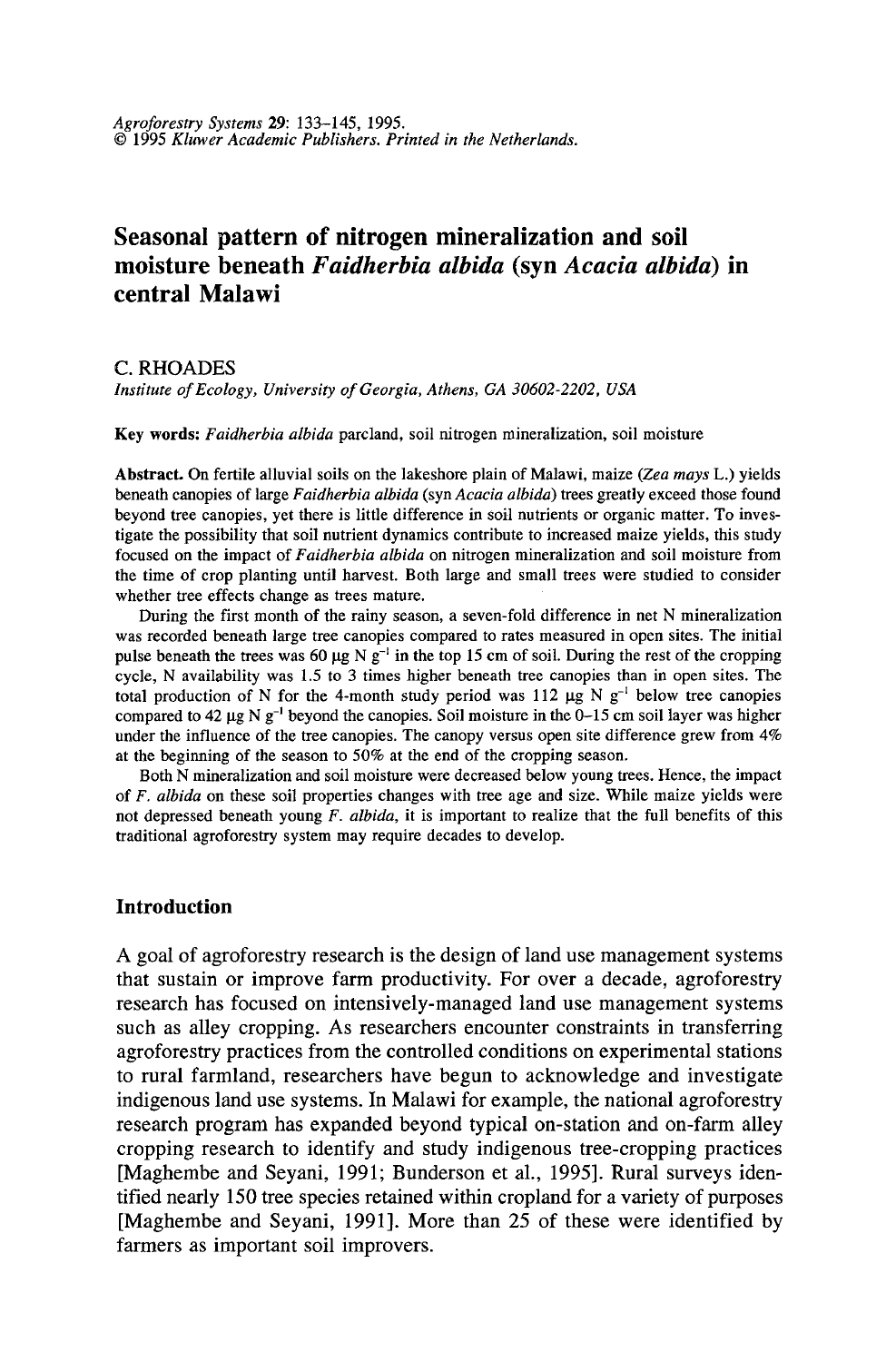In Malawi, as in much of semi-arid Africa, *Faidherbia albida* is one of the most highly regarded soil-improving tree species in a variety of cropping systems [Charreau and Vidal, 1965; Radwanski and Wickens, 1967; Felker, 1978; Miehe, 1989; Poschen, 1989; Kamara and Haque, 1992]. In Malawi, the tree grows on alluvial soils on the lakeshore plain and on upland sites in the central region [Brown and Young, 1962]. Though farmers maintain and manage tree stocking levels, *F. albida* is rarely planted. Farmers protect naturally regenerating F. *albida* sprouts during tillage operations. Sprouts of other most woody species are removed from croplands, so F. *albida* becomes the dominant species in areas where farming has continued for long periods of time.

Bunderson and coworkers [Bunderson et al., 1995] measured the effect of F. *albida* on maize production over several seasons at a variety of locations in Malawi. They found that maize yields were 100 to 400% higher beneath canopies of large *F. albida* trees, compared to yields in open areas. Results were consistent in 3 different regions, with greatest maize responses occurring on fertile, alluvial soils near Lake Malawi where maize increased from under 1 t ha<sup>-1</sup> to over 2 t ha<sup>-1</sup>. Maximum grain yields occurred 6 to 10 m from the tree trunk. The Malawian results agree with other studies where increased crop yields were measured for millet, groundnuts, and sorghum [Dancette and Poulain, 1969; Poschen, 1989; Depommier et al., 1992].

The positive effect of *F. albida* on crop production is commonly attributed to the tree's combined impact on soil fertility, soil physical conditions, microbial populations and microenvironmental conditions [Jung, 1970; Radwanski and Wickens, 1967; Charreau and Nicou, 1971; Jama and Getahun, 1991]. Increased soil fertility beneath F. *albida* and other parcland tree species derives from both litterfall and accumulations of animal dung [Bernard-Reversat, 1982; Belsky et al., 1989; Kessler and Breman, 1991]. At several sites in Malawi, carbon and total nitrogen range from 3 to 30% and from 5 to 29% higher beneath F. *albida* canopies [Bunderson et al., 1995]. Exchangeable K, Ca, Mg were also higher beneath tree crowns. In an Ethiopian vertisol, Kamara and Haque [1992] found higher N, P, and K beneath F. *albida,* but no differences in exchangeable Ca, Na, Mg or soil pH. In Sudan, organic carbon increased by 3 to 70% and total nitrogen increased by 50 to 90% beneath F. *albida* [Radwanski and Wickens, 1967]. Felker [1978] documented increases of 50 to 100% for soil organic matter beneath *F. albida.* On the lakeshore plain of Malawi, no significant differences in soil nutrient pools were found beneath either large or small trees (Table 1). The high natural fertility of the alluvial soils along with soil mixing during tillage activities may mask nutrient enrichment associated with the trees.

*Faidherbia albida's* unique canopy phenology influences microenvironmental conditions beneath tree canopies. Leaves are shed at the beginning of the rainy season and maintained during the dry season. Thin shade is cast beneath F. *albida* crowns during the cropping season as compared to dense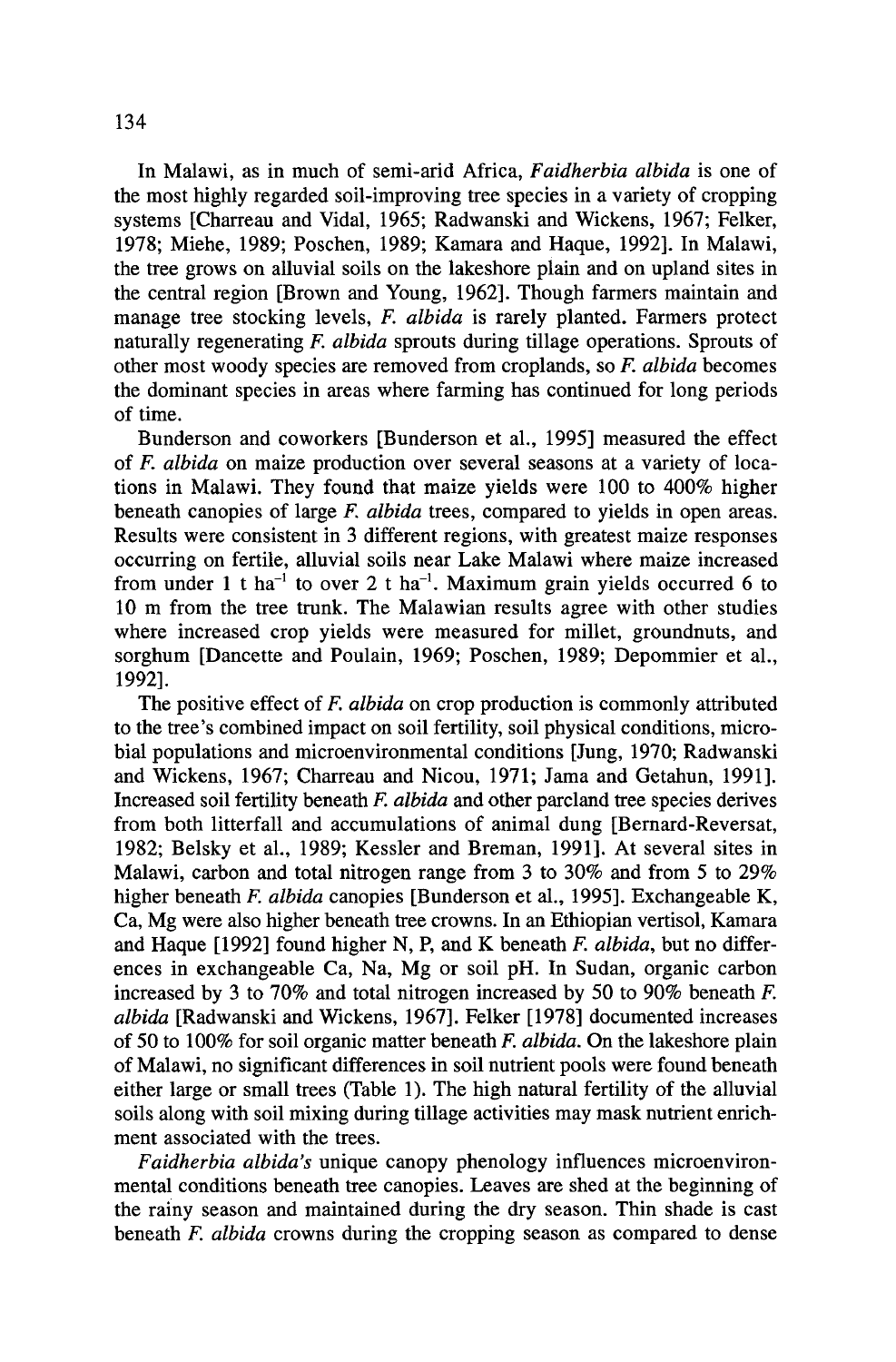*Table JA.* Soil properties beneath large tree canopy and in open plots, beyond the canopy (30 m from bole). Values represent mean and (SE) of  $n = 3$  for each size class. Sample depth 0-15 cm.

|                                     | Canopy <sup>a</sup> | Open        | $p^{\rm b}$ |
|-------------------------------------|---------------------|-------------|-------------|
| $\rm pH_{\rm water}$                | 6.3(0.1)            | 6.3(0.1)    | 0.88        |
| $C \mathcal{C}^c$                   | 2.5(0.2)            | 2.2(0.2)    | 0.43        |
| Bray-P mg $kg^{-1}$                 | 21.2(1.8)           | 22.7(2.7)   | 0.65        |
| $Ca \text{ mmol}_c \text{ kg}^{-1}$ | 57.1(4.4)           | 68.4 (13.7) | 0.46        |
| Mg mmol <sub>c</sub> $kg^{-1}$      | 15.0(1.2)           | 17.8(3.0)   | 0.41        |
| K mmol, $kg^{-1}$                   | 9.8(0.9)            | 8.7(1.0)    | 0.18        |
| Na mmol, $kg^{-1}$                  | 0.87(0.0)           | 1.0(0.0)    | 0.44        |

Large trees: (mean canopy radius  $= 12$  m)

<sup>a</sup> Large tree canopy plots: 6 m from tree.

 $b$  Two-tailed *t*-test.

c Walkley-Black C determination.

*Table JB.* Soil properties beneath small tree canopy and in open plots, beyond the canopy (15 m from bole). Values represent mean and (SE) of  $n = 3$  for each size class. Sample depth 0-15 cm.

| Small trees: (mean canopy radius $= 3$ m) |  |  |  |
|-------------------------------------------|--|--|--|
|-------------------------------------------|--|--|--|

|                     | Canopy <sup>a</sup> | Open      | $p^{\rm b}$ |
|---------------------|---------------------|-----------|-------------|
| $pH_{water}$        | 6.5(0.1)            | 6.4(0.1)  | 0.73        |
| $C \mathcal{C}^c$   | 2.3(0.3)            | 2.7(0.4)  | 0.43        |
| Bray-P mg $kg^{-1}$ | 19.8(1.9)           | 22.8(2.9) | 0.40        |
| $Ca$ cmol $kg^{-1}$ | 6.1(0.5)            | 7.1(0.9)  | 0.36        |
| $Mg$ cmol $kg^{-1}$ | 1.6(1.1)            | 1.8(0.2)  | 0.32        |
| K cmol $kg^{-1}$    | 0.9(0.6)            | 1.0(0.1)  | 0.28        |
| Na cmol $kg^{-1}$   | 0.09(0.1)           | 0.1(0.0)  | 0.71        |

 $\textdegree$  Small tree canopy plots: 1-3 m from tree.

 $<sup>b</sup>$  Two-tailed *t*-test.</sup>

c Walkley-Black C determination.

shade found beneath crowns of tree species with typical leaf fall dynamics. In West Africa, researchers have documented reduced evapotranspiration and temperature extremes, along with increased relative humidity, and rainfall infiltration beneath F. *albida* [Dancette and Poulain, 1965; Jung, 1966]. The microenvironmental conditions vary with distance and orientation from the tree [Kamara and Haque, 1992]. Farrell [1990] designated regions of tree influence relative to tree canopy and root systems of semi-arid cropland trees. In Malawi, decreased maize yields near the base of *F. albida* correlate with a drastic reduction in photosynthetically active radiation caused by shading from the tree bole and large branches [W.T. Bunderson, unpub.].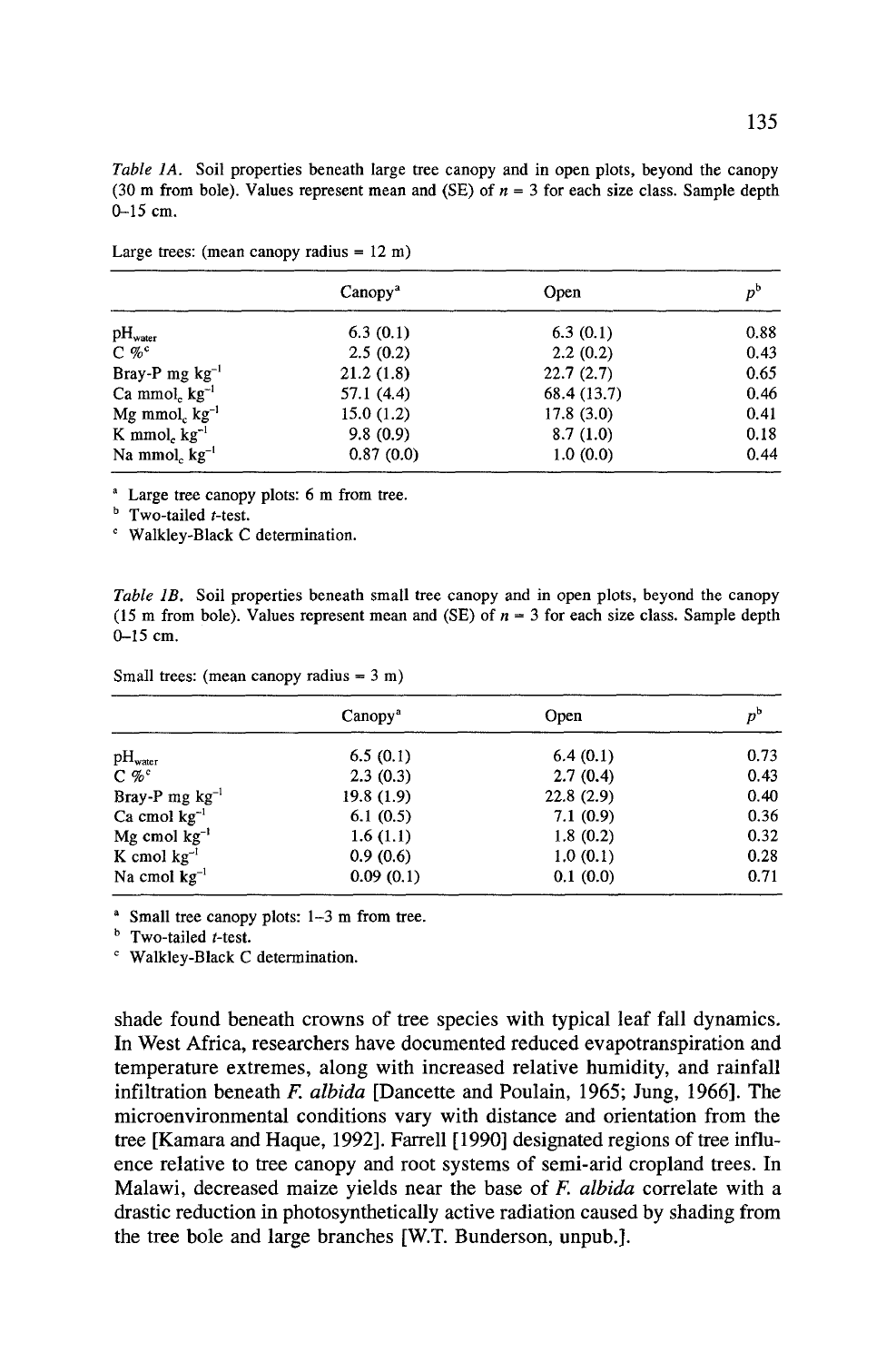During the 1991-1992 cropping season, investigation of traditional treecropping systems was expanded to investigate the effect of *F. albida* on seasonal variation in soil moisture and available nitrogen. Past studies of nutrient dynamics beneath trees in semi-arid Africa have documented tree effects on N mineralization and other nutrient pools [Jung, 1970; Bemard-Reversat, 1982; Belsky et al., 1989]. In this study, two tree size classes were differentiated to examine at what age the positive effects of *F. albida* become important. The objective of the study was to identify processes responsible for improved crop production in the indigenous agroforestry system.

## **Methods**

# *Study site*

The study site was situated on the lakeshore plain of central Malawi (13°47' S, 34°26' E). The elevation is 600 m and average annual rainfall is 900 mm, fluctuating from 500 to 1200 mm. Rainfall occurs during a fourmonth rainy season (December-March) that provides 85% of the annual moisture. The soil is a sandy loam texture calcimorphic alluvium [Brown and Young, 1962] considered an Ustalf by US soil taxonomy [USDA Soil Survey Staff, 1990]. The natural vegetation is savanna thicket [Brown and Young, 1962] featuring *Acacia* spp., *Adansonia digitata, Stericulia africana,*  and *Sclerocarya birrea.* Maize is the principal crop in the region, though cotton, groundnuts, and sorghum are also planted. Maize is planted on handtilled ridges. Fertilizer use is not widespread; unfertilized maize yields range from 1 to 3 tons dry grain per hectare [Bunderson et al., 1995].

The site was selected because of the high density of *F. albida* growing under traditionally managed, low external input cropping conditions. Maize yields at the site have been monitored since 1988 [Bunderson et al., 1995]. All sample trees were located within a 0.5 km radius. Sample trees were located in the interior of crop plots, at least 50 m from other large trees or *F. albida*  stumps.

Tree diameter was measured at 1.5 m above the ground surface. Height was estimated with a Suunto clinometer. The canopy area for each tree was calculated from the average of 4 radii from the tree trunk to the edge of the canopy. The average dimensions of the large tree class  $(n = 3)$  were the following: diameter = 75 cm, height = 20 m, canopy radius = 11.9 m, canopy area = 455 m<sup>2</sup>. Average dimensions for the small trees ( $n = 3$ ) were: diameter  $= 38$  cm, height  $= 13.7$  m, canopy radius  $= 3.3$  m, canopy area  $= 34$  m<sup>2</sup>. Local farmers estimated the age of the small trees as 10 to 15 years and that of the large trees as 'much older.'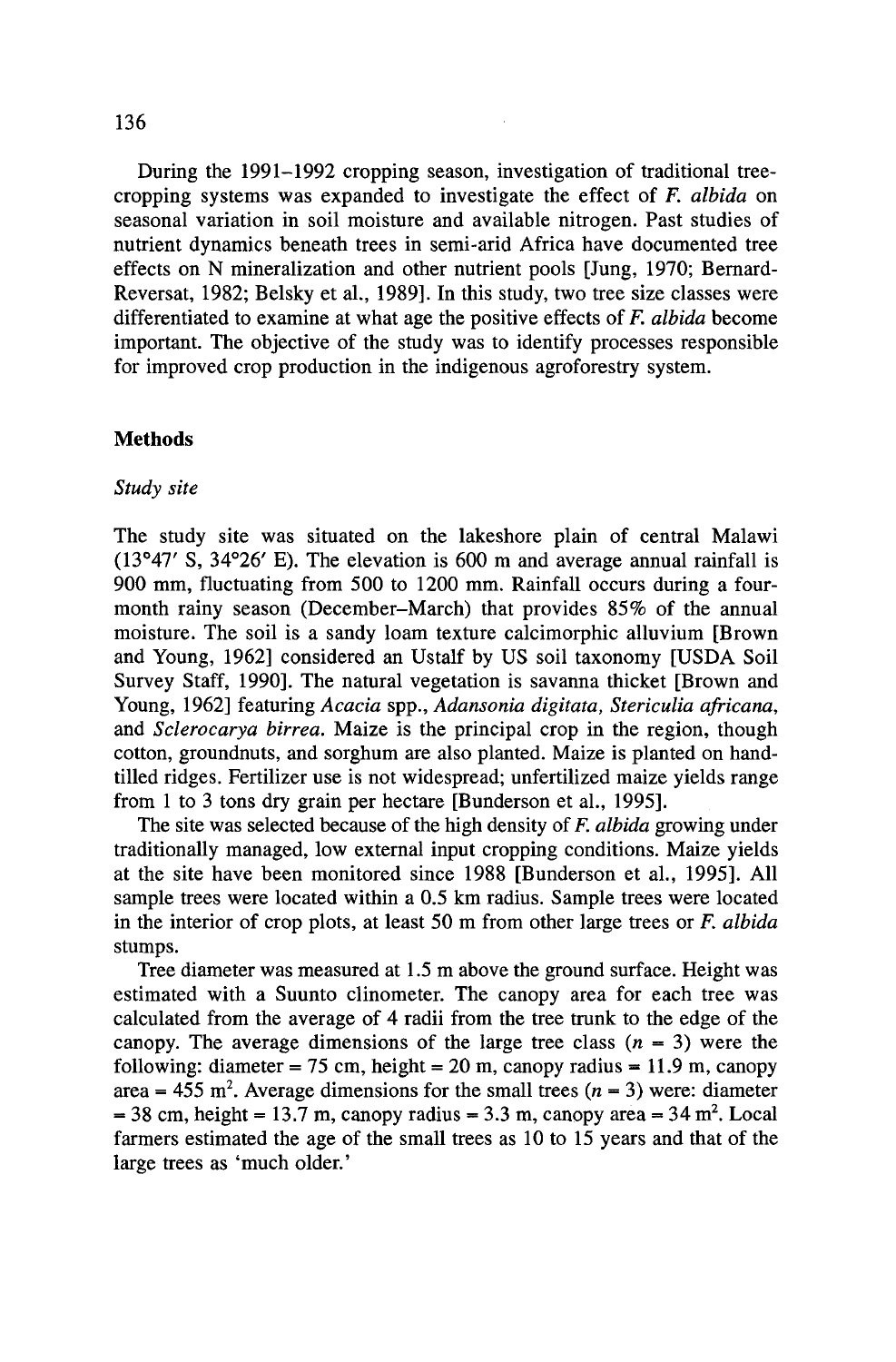The main interest of the study was to measure changes in production of plantavailable soil nitrogen throughout the cropping season. Plant available forms of nitrogen,  $NO_3^-N$  and  $NH_4^+N$ , are affected by multiple soil and climatic processes that fluctuate rapidly. Measurement of pool size of the different N forms gives only an instantaneous glimpse of soil N conditions and does not provide a reliable index of plant-available nitrogen. Availability is better related by measuring production of inorganic sources of N over discrete periods of time. Mineralization is the transformation of organic forms of N into inorganic, plant-available forms. The microbial processes that enzymatically convert N from organic to inorganic forms are controlled by temperature and soil moisture, as well as by the chemical composition of organic inputs. The chemical properties that define the quality of organic inputs include the C/N ratio and the lignin and polyphenol content [Parton et al., 1987].

To examine the impact of *F. albida* on N availability, a field incubation technique was used to integrate the tree's impact on both soil substrate quality and microenvironmental conditions. The technique measured production of inorganic  $NO<sub>3</sub>$ -N and  $NH<sub>4</sub>$ -N while controlling losses of inorganic-N due to root uptake, leaching, or denitrification [Eno, 1960; Palm et al., 1989]. Buriedbag, field incubations began in December, at the start of the rainy season and continued at 30-day intervals through the cropping season until harvest in May. Soil sampled from the surface 15 cm was incubated inside low density plastic bags buried in the maize root zone. The buried-bag method allows for gas exchange and maintains soil moisture at fairly constant levels during the incubation period [Binkley and Hart, 1989; Carsky et al., 1990]. Net mineralization was calculated by subtracting the sum of  $NO<sub>3</sub>-N$  and  $NH<sub>4</sub><sup>+</sup>-N$ extracted from the soil by a 2 M KCl solution at the start of the incubation period from the amount present after one month. Soil was transported to the laboratory inside sealed plastic bags, and extractions were carried out within 48 h of field sampling. Soil moisture was determined gravimetrically for the 0-15 cm and the 15-30 cm soil, by drying samples for 24 h at 105 °C.

## *Sample design*

Sampling was set up to study distance-dependant variability in soil properties. Sample plots were established along two transects per tree. Transects were oriented to avoid termite mounds and other trees or tree stumps and such that they stayed within one crop field. Plot distances from tree boles were determined by tree and canopy size. For the large tree class (trees > 20 years old), plots were located  $2-3$ ,  $5-10$ ,  $15-20$ , and 30 m from the base of the tree. For small trees (10-15 years old), plots were 1, 3, 6, and 15 m from tree trunks. The location of the plots allowed comparison of soils taken beneath the canopy with those on the fringe of the canopy and those beyond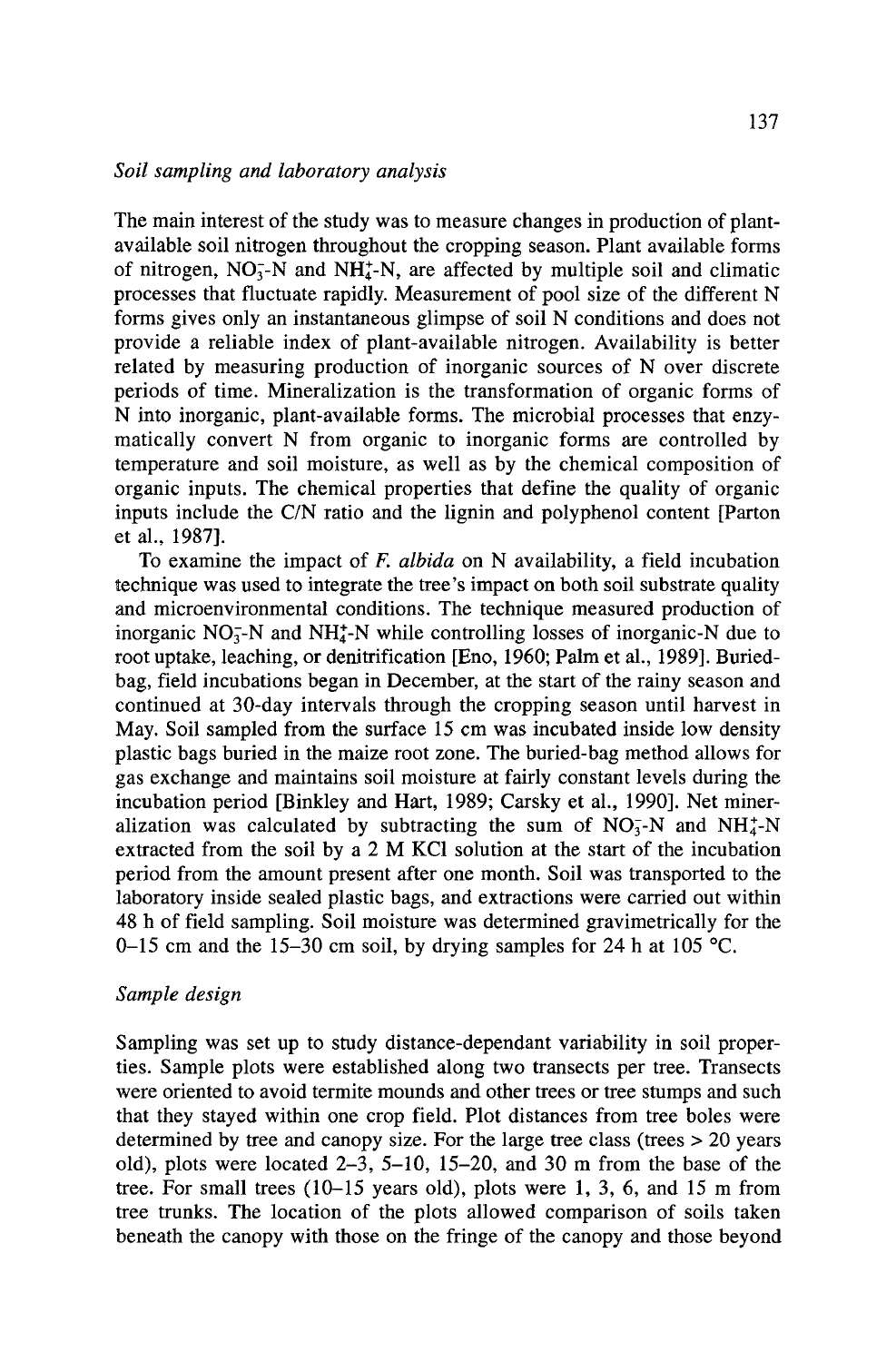the extent of the canopy. The horizontal extent of roots was not sampled, though roots were not observed in soil samples taken from the open sites. Frequent tillage has probably trained the roots to grow below the 30 cm soil sampling depth.

To investigate differences related to orientation about the tree, samples were taken at all 4 cardinal directions, equidistant from the tree bole, beneath the canopy. Plots were located 6 m from the bole of large trees and 3 m from the bole of small trees.

#### *Statistical analysis*

Comparisons were made using ANOVA to test for differences between plot means. To control for variations in fertilizer use and soil type, comparison was made after blocking by tree. The data were log-transformed to treat the problem of inequality of variance. Two-tailed t-tests were used to compare soil moisture below and beyond tree canopies.

# **Results and discussion**

#### *N mineralization*

During the first month of the rainy season, over 60  $\mu$ g N g<sup>-1</sup> dry soil was mineralized beneath the large tree crowns (Table 2A). The large flush of net N mineralization was 7 times greater beneath tree canopies compared to open plots. Over 90% of the inorganic N was in the  $NO<sub>3</sub>$ -N form. From January until April net mineralization rates below tree canopies were 1.5 to 3 times greater than mineralization in open sites. Only during the first month were plot differences statistically significant ( $p = 0.04$ ). About half the N mineralized during the cropping season became available during the first month of the rainy season. These results compare to seasonal N mineralization patterns measured beneath *F. albida* in Senegal [Jung, 1970], where peak NO<sub>3</sub>-N production occurred at the start of the rain. At that time net  $NO<sub>5</sub>$ -N levels near tree trunks were also 3-4 times greater than N levels beyond tree canopies.

Cumulative net mineralization totalled 112  $\mu$ g N g<sup>-1</sup> for 4 months beneath large *F. albida* canopies, compared to 42  $\mu$ g N g<sup>-1</sup> in open plots. The release of N was 5 and 2% of total soil N  $(2.4 \text{ g kg}^{-1})$  in canopy and open sites, respectively. In semi-arid savanna in northern Senegal, Bernhard-Reversat [1982] found that N turnover below *A. senegal* ranged from 5.1 to 8.2% of total soil N. Small *F. albida* trees did not increase net N mineralization (Table 2B), in fact, during the first two incubation periods N availability was 4 to 5 times less near trees compared to open sites. With the exception of the first month of the rainy season, degree and direction of fluctuation in N mineralization between sample dates was similar for large and small trees. The increase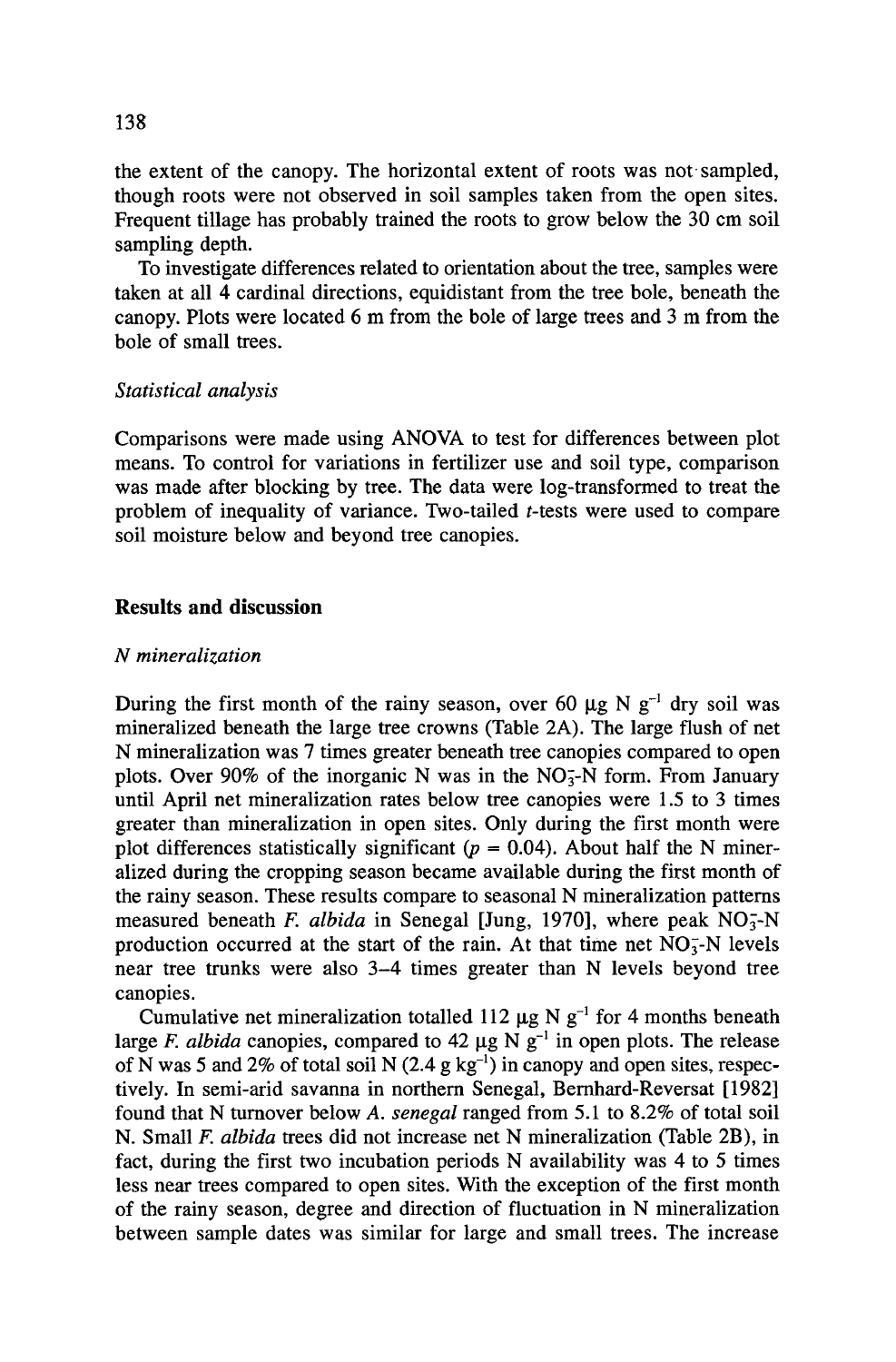*Table 2.* Net N mineralization (µg N/g/30 days).

|         |         | Distance from tree (m) |           |      | Normal SED | Log SED | ANOVA $(p)$ |
|---------|---------|------------------------|-----------|------|------------|---------|-------------|
|         | $2 - 3$ | $5 - 10$               | $15 - 20$ | 30   |            |         |             |
| Dec-Jan | 61.2    | 50.8                   | 13.2      | 7.5  | 20.9       | 0.6     | 0.04        |
| Jan-Feb | 13.8    | 9.5                    | 1.9       | 5.5  | 5.1        | 1.1     | 0.26        |
| Feb-Mar | 16.7    | 17.2                   | 11.2      | 10.3 | 3.2        | 0.2     | 0.12        |
| Mar-Apr | 27.3    | 26.5                   | 15.0      | 18.5 | 5.9        | 0.6     | 0.22        |

A. Large tree class (3 trees; 2 transects per tree;  $n = 3$ )

B. Small tree class (3 trees; 2 transects per tree;  $n = 3$ )

|            |         | Distance from tree (m) |         |           | Normal SED | Log SED | ANOVA $(p)$ |
|------------|---------|------------------------|---------|-----------|------------|---------|-------------|
|            | $1 - 2$ | $3 - 4$                | $6 - 9$ | $15 - 20$ |            |         |             |
| $Dec-Jana$ | 1.7     | 2.5                    | 10.8    | 11.8      |            |         |             |
| Jan–Feb    | 5.5     | 0.8                    | 6.3     | 12.0      | 3.8        | 1.1     | 0.03        |
| Feb-Mar    | 12.2    | 11.7                   | 10.5    | 7.2       | 3.4        | 0.4     | 0.16        |
| Mar-Apr    | 26.7    | 21.7                   | 29.7    | 24.1      | 11.0       | 0.4     | 1.0         |

in mineralization at the end of the cropping period records a secondary pulse of microbial activity caused by renewed rainfall after a mid-season dry period.

The initial pulse of N mineralization beneath large *F. albida* canopies occurs when conditions favor activity of soil microorganisms [Birch, 1958; Jung, 1970]. At the onset of the rainy season, decomposers breakdown newly fallen leaf material as well as root tissue, seed pods and livestock manure that have built up below the tree canopies during the dry season. The unique litterfall phenology of *F. albida* provides large amounts of high quality leaf litter during a period of rapid population growth of soil microbes. Though Malawi suffered drought during the 1991-1992 cropping season, the wetting and drying phases were relatively typical. This study documents the N pulse at the onset of the rainy season, followed by the range of fluctuations in mineralization during the cropping season.

Relative to small trees, the increased N dynamics recorded beneath large trees results from both the long-term accumulation of above and below-ground organic inputs and the greater extent of microenvironmental modification. The area covered by the canopy of small trees is less than one tenth that covered by large trees, so organic inputs from litterfall and root turnover are much less. The additional input of dung deposited by animals grazing in the shade of large tree canopies is also absent beneath small trees. The relation between tree size and soil nutrients agrees with patterns measured around Sahelian tree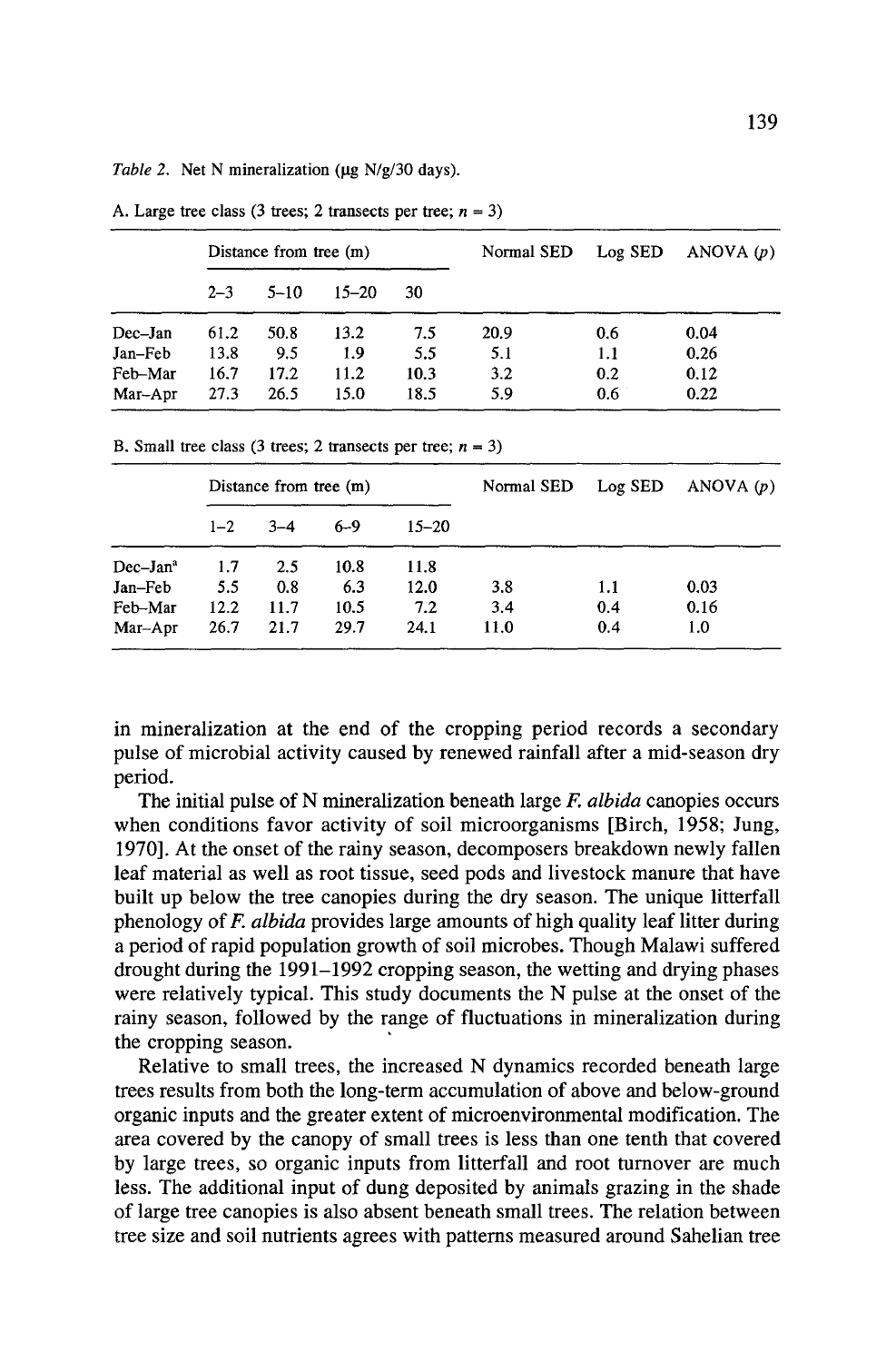species, where total soil C and N levels increased with tree diameter [Bernhard-Reversat, 1982].

#### *Soil moisture*

Throughout the study, soil moisture in the surface 15 cm was higher beneath tree canopies than in open sites (Table 3A). At the end of the dry season, surface soil moisture was 4% higher  $(p = 0.72)$  beneath tree canopies; the difference grew to 53% ( $p < 0.001$ ) by the end of the cropping season. Differences in the 15-10 cm depth were less pronounced. These results agree with Farrell [1990] who found soil moisture increases in surface soil beneath the canopies of cropland trees in semi-arid Mexico and no differences in the 15-30 cm depth. In Senegal, however, a study of *F. albida* [Dancette and Poulain, 1969] found improved water conditions to a depth of 120 cm beneath tree crowns. Below 120 cm, soil moisture was lower under the trees. They attributed these findings to reduced evaporation under the trees affecting the upper soil and tree water uptake from the lower depths.

Soil moisture fluctuated widely during the study period. At the end of the dry season subsurface soil moisture was depleted beneath the trees below that of the soil surface. By February, subsoil moisture exceeded the topsoil in both canopy and open sites. Soil moisture change was greater at the soil surface than in the subsoil; tree canopies moderated soil moisture shifts so that canopy sites fluctuated less than open sites.

The impact of tree canopies on rainfall inputs and intensity may have affected soil moisture status. In a savanna ecosystem in Tsavo National Park, Kenya, Belsky et al. [1989] found that soil moisture was higher in grassland surrounding isolated trees at the beginning of the rainy season. Interception losses from tree canopies prevented the first light rains from adding to soil moisture. As rainfall intensified later in the rainy period, soil moisture became greater beneath trees. Researchers in Senegal measured higher precipitation inputs beneath *F. albida* after driving rainstorms [Dancette and Poulain, 1969]; during light showers less rainfall was collected beneath the tree canopies.

Small trees did not increase soil moisture in either the top 15 cm or the subsurface at any point during the study (Table 3B). During the first half of the rainy season, topsoil moisture was 12 to 20% higher in the open than beneath tree canopies. Similar to the area under large trees, subsoil moisture was drawn down through January. The small, leafless canopies do not create enough shade to slow evapotranspiration, and rainfall interception on their branches decreases moisture inputs.

Maize germination and emergence was uniform across the fields; the crops were planted after several hard rains, and germination occurred under uniform moisture conditions. Rainfall in 1991-1992 was 70% of average for the cropping season, and the impact of *F. albida* on soil moisture and the reduced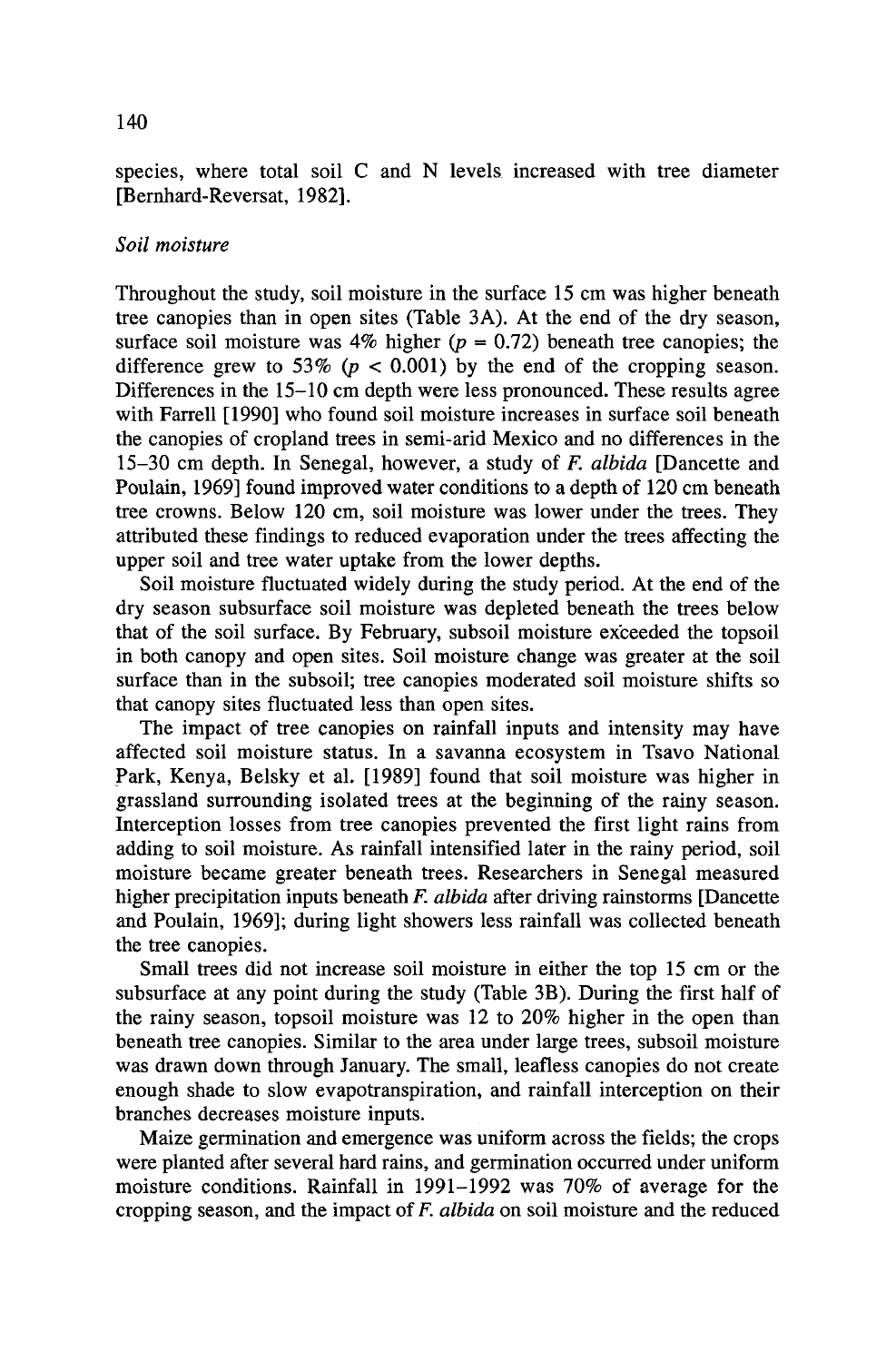| Table 3. Gravimetric soil moisture (%) in canopy and open plots (Mean and (SE)). |  |  |  |  |  |
|----------------------------------------------------------------------------------|--|--|--|--|--|
|----------------------------------------------------------------------------------|--|--|--|--|--|

| A. Large trees |  |  |  |
|----------------|--|--|--|
|----------------|--|--|--|

|                  | Canopy <sup>a</sup> | Open <sup>b</sup> | $p^{\text{c}}$ |
|------------------|---------------------|-------------------|----------------|
| $0-15$ cm depth  |                     |                   |                |
| December         | 11.4(0.8)           | 11.0(0.9)         | 0.715          |
| January          | 24.0(1.1)           | 21.4(1.2)         | 0.144          |
| February         | 12.2(1.1)           | 8.8(0.7)          | 0.004          |
| March            | 10.5(0.8)           | 7.5(0.8)          | 0.010          |
| April            | 17.8(1.0)           | 11.7(0.8)         | 0.000          |
| $15-30$ cm depth |                     |                   |                |
| December         | 9.3(0.7)            | 11.5(0.7)         | 0.042          |
| January          | 19.8(1.8)           | 18.8(0.8)         | 0.520          |
| February         | 15.6(0.7)           | 14.0(0.6)         | 0.114          |
| March            | 12.4(0.7)           | 12.8(0.7)         | 0.654          |
| April            | 18.5(0.7)           | 15.1(0.8)         | 0.006          |

<sup>a</sup> Canopy plots 2-10 m from tree.

 $b$  Open plots 15-30 m from tree.

' Two-tailed *t-test.* 

#### B. Small trees

|                  | Canopy <sup>a</sup> | Open <sup>b</sup> | $p^{\rm c}$ |
|------------------|---------------------|-------------------|-------------|
| $0-15$ cm depth  |                     |                   |             |
| December         | 12.4(1.8)           | 14.0(0.5)         | 0.445       |
| January          | 21.3(1.2)           | 24.6(1.2)         | 0.067       |
| February         | 8.0(0.9)            | 9.8(1.3)          | 0.295       |
| March            | 10.1(0.7)           | 8.1(1.2)          | 0.177       |
| April            | 11.9(0.8)           | 12.0(1.8)         | 0.977       |
| $15-30$ cm depth |                     |                   |             |
| December         | 8.9(0.7)            | 11.4(1.4)         | 0.172       |
| January          | 19.6 (1.2)          | 19.6(1.2)         | 0.979       |
| February         | 15.2(1.6)           | 15.5(1.8)         | 0.900       |
| March            | 13.8(0.5)           | 14.0 $(1.3)$      | 0.886       |
| April            | 15.5(0.6)           | 18.2(1.4)         | 0.128       |

a Canopy plots 1-3 m from tree.

 $b$  Open plots 6-15 m from tree.

' Two-tailed *t-test.* 

water stress for crops was visible. Maize growing beneath tree canopies wilted less severely and stayed greener longer than maize growing in the open. Higher maize leaf area below the canopy may have had a positive feedback on surface soil moisture, contributing to the increased disparity between canopy and open plot soil moisture as the crop developed.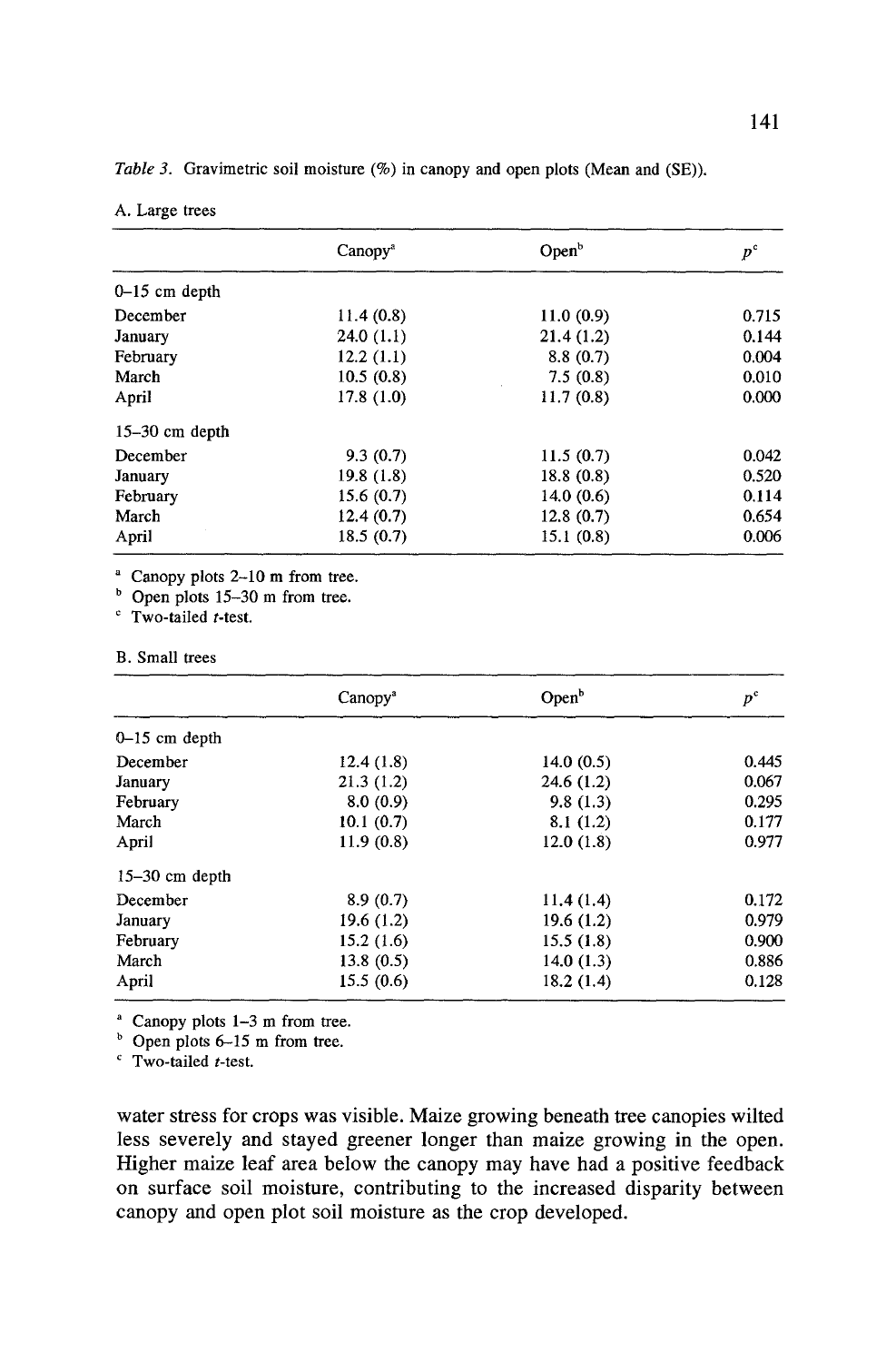## *Orientation effects*

The effect of orientation on N mineralization was examined beneath tree canopies (Table 4). A pattern emerged for large trees with higher N mineralization on the north and east sides of the canopy compared to the south. The trend was consistent throughout the cropping season, but was greatest during the initial pulse of decomposition when mineralization on the southern side of tree canopies was 8 times less than that occurring on the other sides.

In Malawi, large *F. albida* canopies have a distinct northerly orientation, that is, the canopy volume on the north side of trees is greater than that on the south side. In the dry season when *F. albida* is photosynthesizing, the sun tracks across the northern sky. Canopy architecture reflects the phototropic response of the trees. Similar findings have been reported at 14° N latitude in Sudan, where *F. albida* canopies are oriented towards the south; Ismail [1986] estimated that 3 times more crown biomass is oriented towards the trajectory of the growing season sun.

The orientation effect on soil moisture agrees with the north/south pattern in N mineralization (Table 5). Below the canopies of large trees, soil moisture was 15% higher on the north side than on the south. The trend was similar for small trees. In Mexico, Farrell [1990] did not compare north and south, but found slight differences between east and west sides of *Prunus* and *Juniperus.* As in Malawi, afternoon shade cast east of tree crowns contributed to higher surface soil (0-15 cm) moisture in that zone. Protection from intense afternoon heat may be more crucial to conserving soil moisture than morning shade. These results differ from conditions on an Ethiopian vertisol where soil moisture was higher on the west side of *F. albida* canopies [Kamara and Haque, 1992]. At that site the prevailing wind direction was credited for higher organic matter accumulation towards the west and the improved soil moisture status.

|         | North          | East           | South           | West           | $p^{\rm b}$ |
|---------|----------------|----------------|-----------------|----------------|-------------|
| Dec-Jan | 56.3<br>(21.0) | 46.5<br>(33.5) | 6.4<br>(2.9)    | 56.9<br>(31.6) | 0.582       |
| Jan–Feb | 20.6<br>(6.8)  | 18.3<br>(0.9)  | $\bf{0}$<br>(0) | 5.2<br>(5.2)   | 0.964       |
| Feb-Mar | 23.5<br>(2.5)  | 15.0<br>(3.5)  | 14.8<br>(1.6)   | 14.0<br>(1.7)  | 0.041       |
| Mar-Apr | 28.7<br>(5.9)  | 26.3<br>(5.3)  | 21.6<br>(3.7)   | 23.4<br>(5.0)  | 0.815       |

*Table 4.* Orientation effect on net N mineralization ( $\mu$ g N/g/30 days) beneath large tree canopies. Values represent mean and (SE) of  $n = 3$  trees.<sup>8</sup>

<sup>a</sup> Sampled 6 m from tree base.

<sup>b</sup> One-way ANOVA.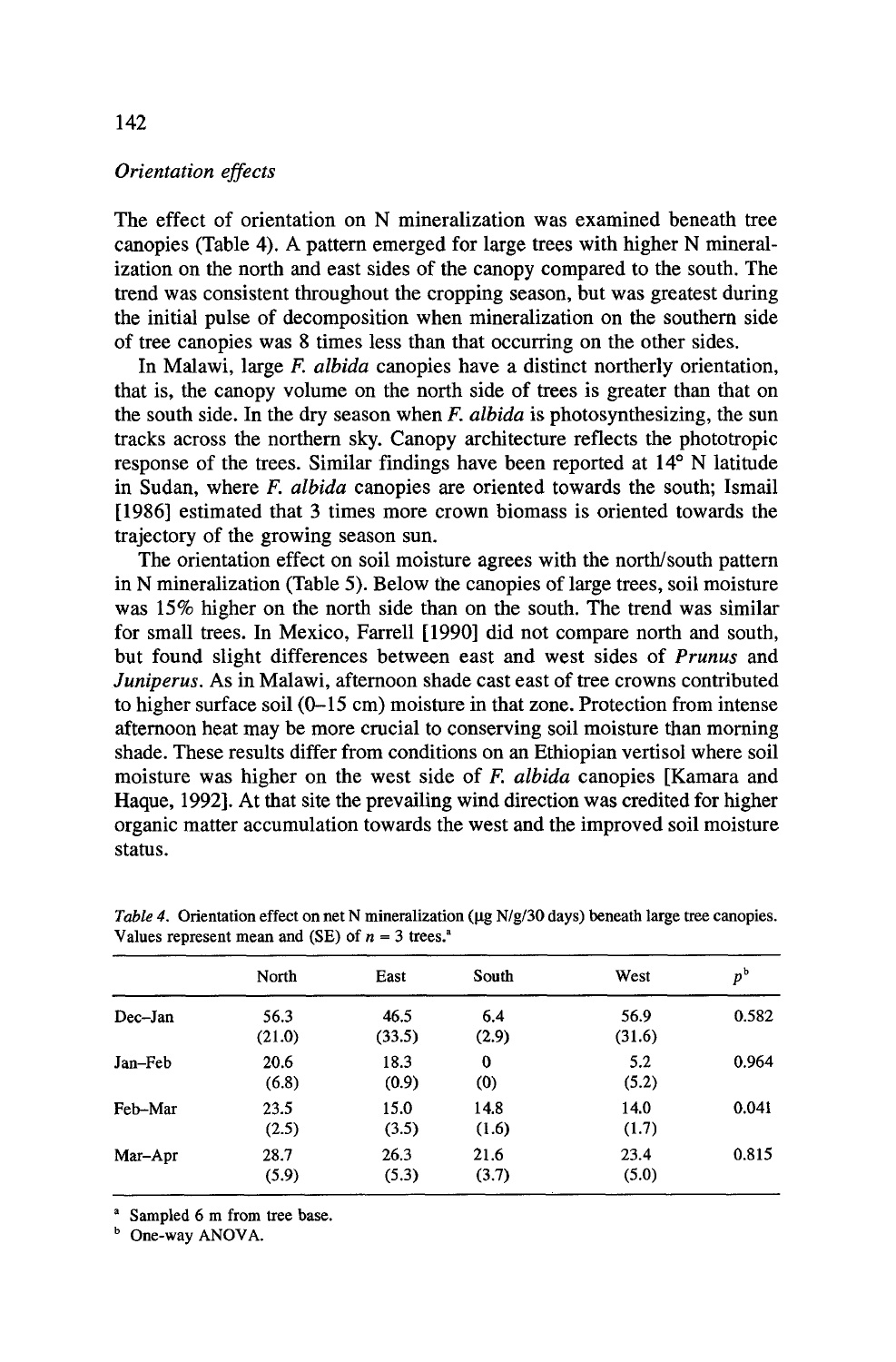|              | North     | East      | South     | West      | $p^{\rm b}$ |
|--------------|-----------|-----------|-----------|-----------|-------------|
| Large trees  |           |           |           |           |             |
| $0 - 15$ cm  | 15.5(1.2) | 15.4(1.6) | 13.4(1.2) | 13.8(1.0) | 0.534       |
| $15 - 30$ cm | 16.8(0.9) | 16.3(1.2) | 14.2(1.0) | 13.7(0.8) | 0.077       |
| Small trees  |           |           |           |           |             |
| $0 - 15$ cm  | 12.3(1.4) | 12.1(1.2) | 10.3(0.9) | 12.4(1.5) | 0.628       |
| $15 - 30$ cm | 16.7(1.6) | 15.0(1.0) | 13.0(0.6) | 14.6(0.7) | 0.140       |

*Table 5.* Orientation effect on soil moisture. Values represent mean and (SE) of  $n = 3$  trees.<sup>3</sup>

<sup>a</sup> 5-month average.

**b** One-way ANOVA.

#### **Conclusions**

The impact of *F. albida* on N mineralization and soil moisture varied seasonally and with tree size. Soil nitrogen and moisture conditions were lower near small trees (10-15 years old) at the beginning of the rainy season, but were similar to open sites during most of the cropping season. Based on local observations that maize yields increase rather than decline near small trees, it is clear that farmers benefit from *F. albida* before trees reach a size to modify soil moisture and N conditions. Large trees had a positive impact on N mineralization that was greatest during the first month of the rainy season when a seven-fold difference existed between sites under the canopy and in the open. The large trees' impact on soil moisture increased steadily during the cropping season and reduced crop wilting during dry periods. While soil C and P (Bray) were similar beneath small and large trees and between canopy and open sites, exchangeable cations around small trees were much lower than those near large trees. Improved crop yields beneath large trees resulted from the combined effect of *F. albida* on sub-canopy microclimate and the longterm and seasonal impact of litter inputs on soil nutrient availability, rather than from preexisting soil patterns [Geiger et al., 1992].

Nitrogen fertilizer trials at this site [Bunderson et al., 1995] indicate that maize is less N limited beneath large tree canopies, so the improved N availability measured beneath tree canopies appears to contribute to increased crop yields. However, the timing of the initial pulse of inorganic N from annual litter inputs and below ground turnover may not be synchronized with crop nutrient requirements. As the period of highest N availability occurs before crop roots have fully developed, a large amount of the N may bypass the crops completely; nearly all the N was in the highly mobile  $NO<sub>3</sub>-N$  form that may rapidly leach beyond crop root systems. Further study of this system would clarify the sources of nutrient inputs and the fate of the mineralized N. Investigation of this traditional agroforestry system would detail the impact of *F. albida* on both seasonal nutrient dynamics and long-term changes in soil conditions.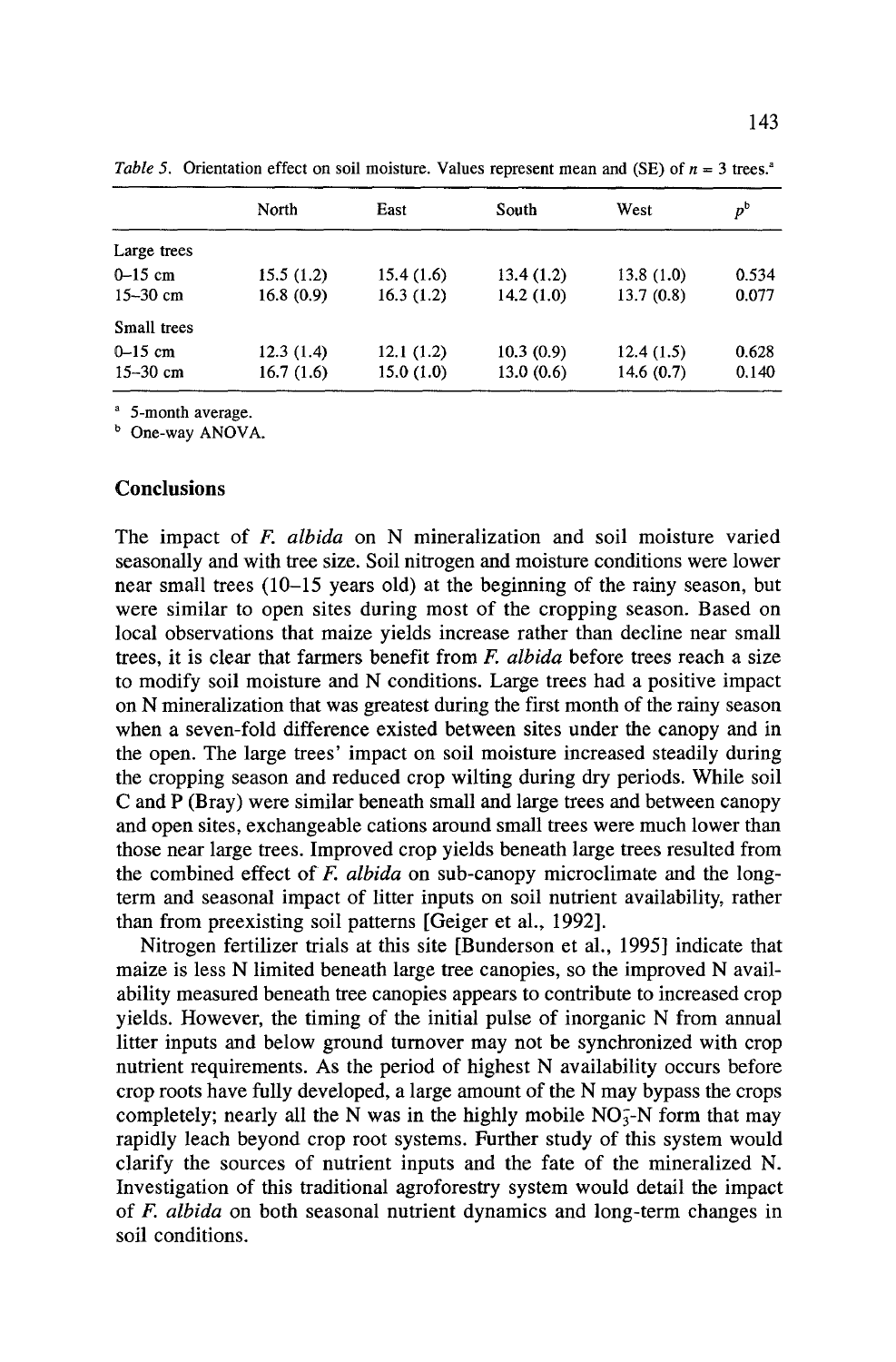### **Acknowledgements**

This research was carried out as part of an internship program funded by the Pew Charitable Trust. Field and laboratory work was facilitated by the Malawian National Agroforestry and Soil Chemistry research teams at Chitedze Agricultural Research Station. The Malawi-ICRAF agroforestry project provided logistical and administrative support. Special thanks go to S. Minae, **T.** Bunderson, J. Maghembe, R. Jones, J. Wendt, M. Blackie, and 0. Itimu. D. Binkley, S. Miller and two anonymous reviewers provided helpful comments on the manuscript.

### **References**

- Belsky AJ, Amundson RG, Duxbury JM, Riha SJ and Mwonga SM (1989) The effects of trees on their physical, chemical and biological environments in a semi-arid savanna in Kenya. J Appl Ecol 26: 1005-1024
- Bernhard-Reversat F (1982) Biogeochemical cycle of nitrogen in a semi-arid savanna. Oikos 38: 321-332
- Birch HF (1958) The effect of drying on humus decomposition and nitrogen availability. Plant Soil 10: 9-13
- Binkley D and Hart SC (1989) The components of nitrogen availability assessments in forest soils. Adv in Soil Sci 10: 57-112
- Brown P and Young A (1962) The Physical Environment of Central Malawi with Special Reference to Soils and Agriculture. Nyasaland Govt Printer, Zomba, Malawi, 93 pp
- Bunderson WT, Saka AR, Itimu OA, Mbekeani Y and Phombeya HKS (1995) Effects of *Acacia albida* on maize *(Zea mays* L.) grain yields under traditional management in Malawi. Ecol Manage (in press)
- Carsky RJ, Reid WS, Suhet AR and Lathwell DJ (1990) Screening legume green manures as nitrogen sources to succeed non-legume crops: III. The buried-bag method. Plant Soil 128: 275-282
- Charreau C and Vidal P (1965) Influence de l'Agronomie Trop 20: (6-7): 600-625
- Charreau C and Nicou R (1971) L' Amelioration du profil cultural dans Jes sols sableux et sablo-argileux de la zone tropicale seche ouest-Africaines et ses incidences agronmiques. L 'Agronomie Trop 26: 565-631
- Dancette D, and Poulain JF (1969) Influence of *Acacia albida* on pedo-climatic factors and crop yields. Sols Afr 14 (1-2): 143-184
- Depommier D, Janodet E and Oliver R (1992) *Faidherbia albida* and their influence on soils and crops at Watinoma, Burkina Faso. In: Vandenbeldt RJ (ed) *Faidherbia albida* in the West African Semi-Arid Tropics: Proceedings of a Workshop, 22-26 April 1991, pp 111-115. International Crops Research Institute for the Semi-Arid Tropics (ICRISAT), Patancheru, India, and International Centre for Research in Agroforestry (ICRAF), Nairobi, Kenya
- Eno CF (1960) Nitrate production in the field by incubating the soil in polyethylene bags. Soil Sci Soc Am Proc 24: 277-279
- Farrell J (1990) The influence of trees in selected agroecosystems in Mexico. In: Gliessman SR (ed) Agroecology: Researching the Ecological Basis for Sustainable Agriculture, Ecological Studies Vol 78, pp 169-183. Springer-Verlag, New York
- Felker P (1978) State of the Art: *Acacia albida* as a Complementary Permanent Intercrop with Annual Crops. University of California, Riverside, CA, USA, 133 pp
- Geiger SC, Vandenbeldt RJ and Manu A (1992) Preexisting soil fertility and the variable growth of *Faidherbia albida.* In: Vandenbeldt RJ (ed) *Faidherbia albida* in the West African Semi-